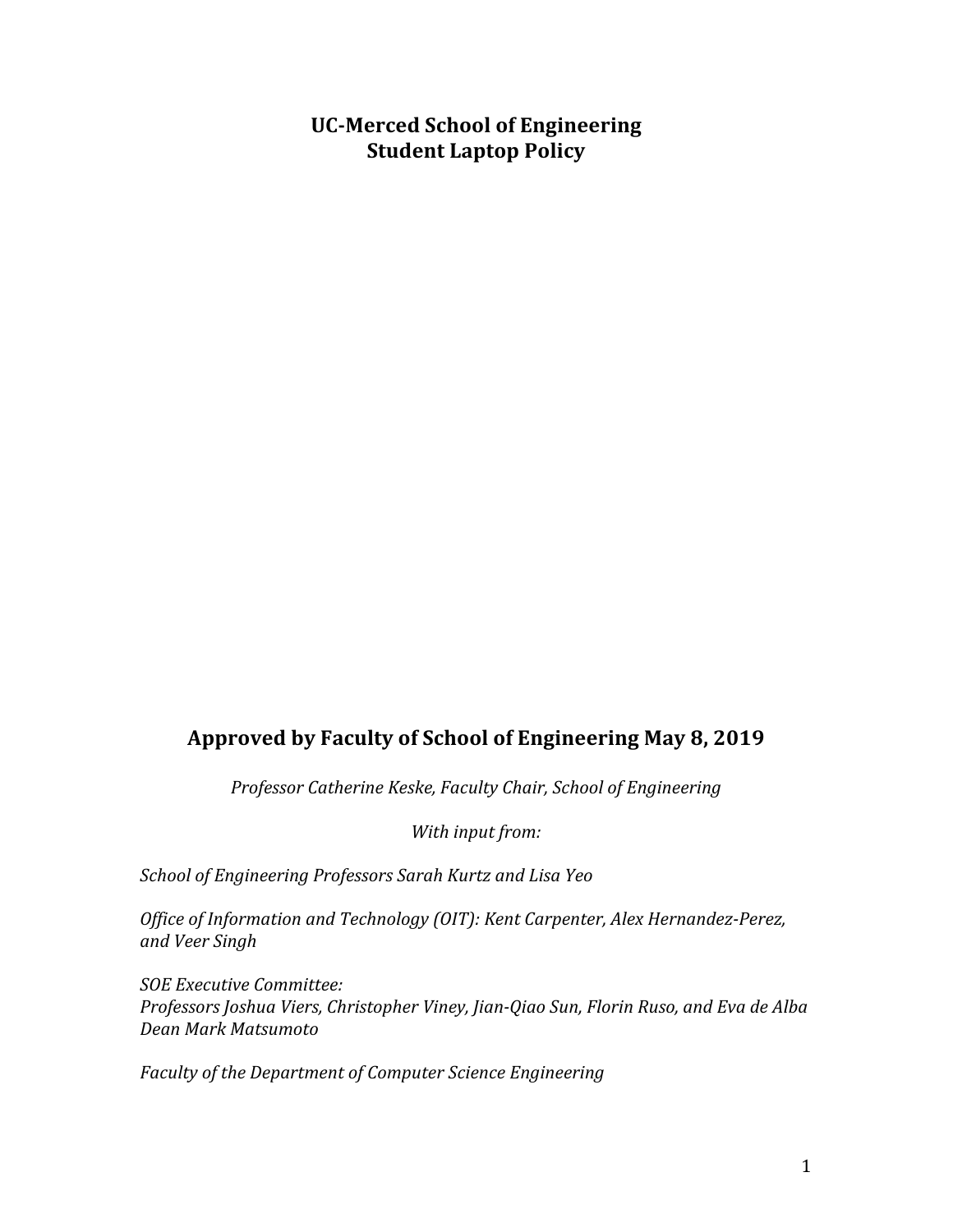# **Table of Contents**

- 1.0 Background (Page 3)
- 2.0 Student Computer Ownership: Current State (Pages 3-4)
- 3.0 Proposed Computer Policy (Page 4)
- 4.0 Recommended Computer Configurations (Pages 4-6)
- 5.0 Additional Computing Notes (Pages 6-8) 5.1 Backing up Files (Page 6) 5.2 Display (Page 6) 5.3 Ethernet Port (Page 7) 5.4 Printer (Page 7) 5.5 Operating System (Page 7) 5.6 Software (Page 7) 5.7 Tech Support (Page 8) 5.8 Enhanced Graphics Cards (Page 8) 5.9 Windows and Mac Compatibility (Page 8)
- 6.0 Obsolete Computers (Pages 8-9)
- 7.0 Financial Aid (Page 10)

Attached separately: Appendix A: Kurtz Power Point with ENGR 191 Survey Results Appendix B: IRDS 2018 New Student Survey Report Appendix C: April 2019 OIT Student Survey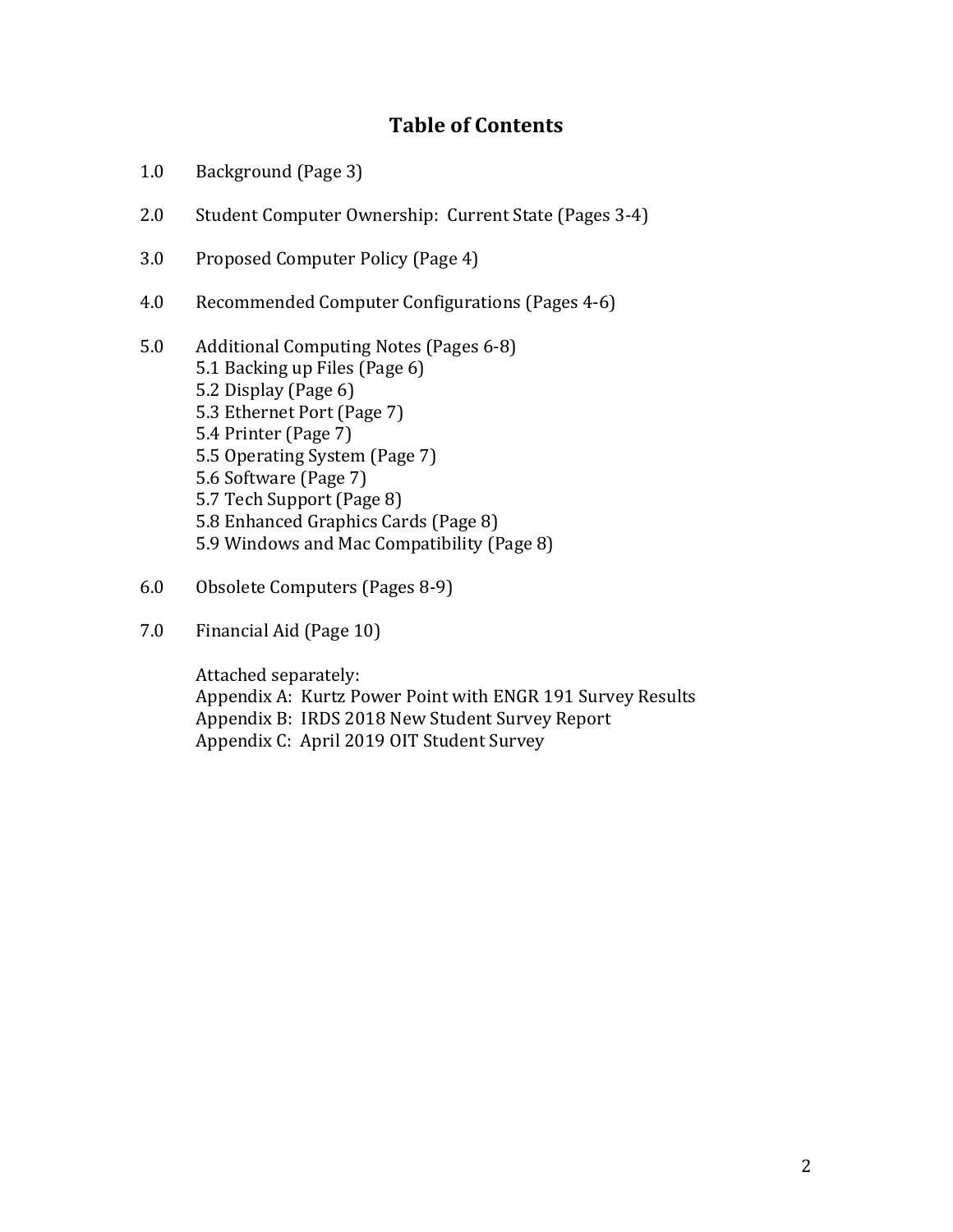#### **1.0 Background**

In order to support student success, the School of Engineering (SOE) is communicating minimum hardware specifications for student laptops effective August 2019. Procurement of a computer that meets these specifications will improve a student's success by facilitating connectivity to the University's network, which enables the execution of tasks assigned in most engineering classes, thereby cultivating the skill development necessary for acclimation into today's workplace. As students are selecting computer hardware, the computer information is intended to guide students how to meets their needs without spending more money than is necessary, much like the textbook list provides information for textbook procurement. Essentially, SOE will adopt a policy similar to the campus textbook policy, found here.

Computer recommendations will be managed the same as textbook purchases. Textbooks and personal laptops are recommended for student success, though compliance will not be monitored.

This written policy is intended to emphasize the importance of technology in student success and to promote consistent expectations within the School, while *reinforcing the importance of maintaining existing computer laboratory space.* 

## **Personal laptops and computer labs should be viewed as** complementary, not competing, educational resources.

**The computer labs will continue to be maintained and uparaded, and there may be additional course-specific software requirements commensurate with rapid** *changes in technology and programming.* Other software (e.g. R and Mathematica) requirements will be managed on a course-by-course basis.

Under no circumstance will a computer lab session for an undergraduate class be scheduled in a class that is not designated as a computer lab space **maintained by the university.** 

## **2.0 Student Computer Ownership: Current State**

Not much change is anticipated in student computer ownership rates.

Two surveys were conducted during Fall 2018 to obtain additional information about student computer ownership. The first survey was conducted with 162 of 170 students in ENGR 191; these students were queried about laptop ownership rates, financial hardship, and value of laptops in student educational success. The second survey was completed by Institutional Research Decision Support (IRDS) on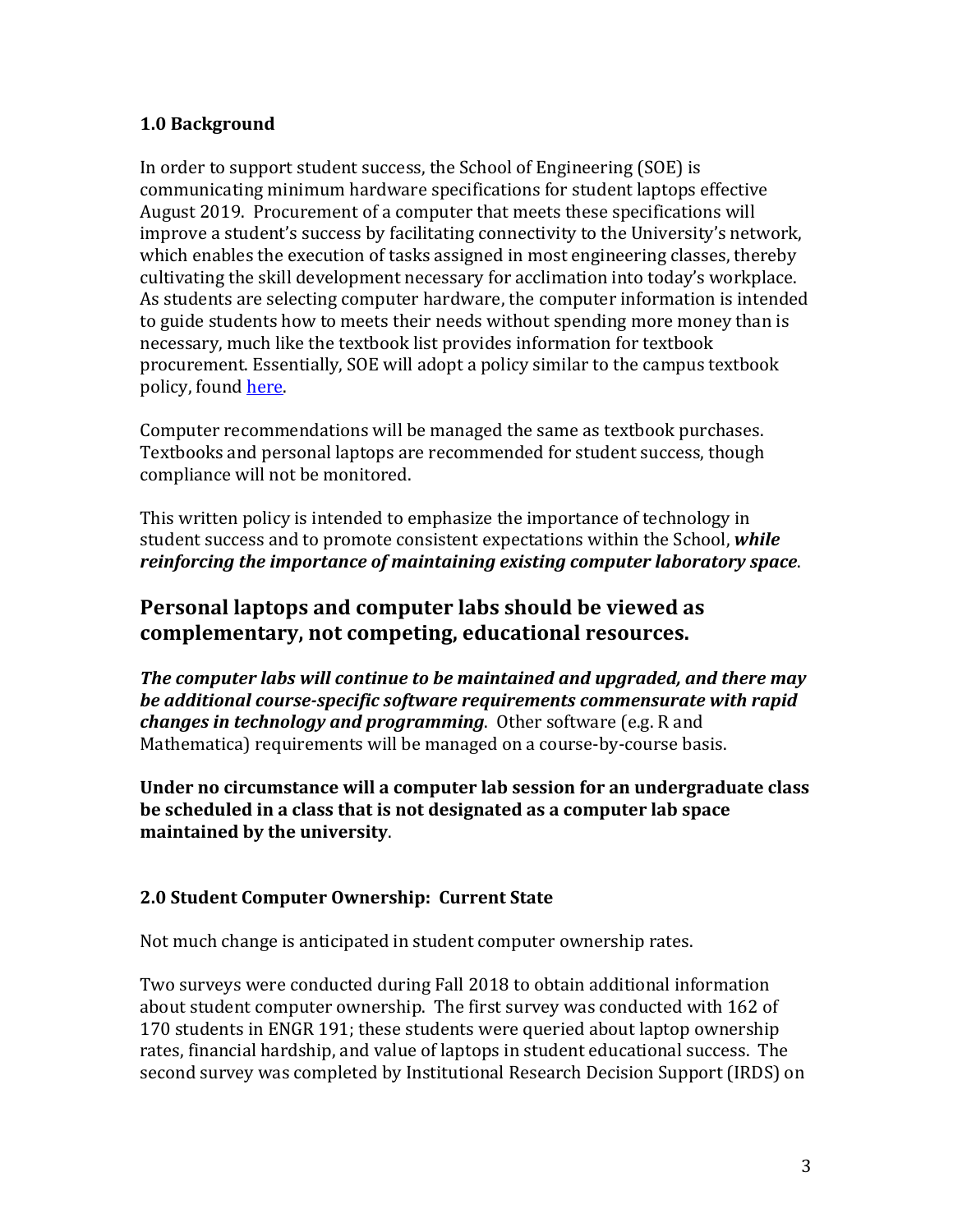December  $17, 2018$  (N=242) to assess computer ownership rates, computer laboratory use, and awareness of financial aid availability.

Survey results showed that a majority of students already own laptops, and they believe that personal computer ownership is important to their educational success, although most were unaware of University financial aid resources available for laptop purchases. Furthermore, students also report that maintaining campus computer lab access will be critical to their educational success. These survey results are presented in two separate documents, Appendix A and Appendix B.

During April 2019, OIT surveyed a small sample of SOE students who contacted the office for technical support  $(N=15)$ . The majority of students reported that the proposed policy and technical specifications were clearly communicated in the proposal. Students recommended that faculty message the new policy as a recommendation, rather than a requirement, and perhaps provide more background information about why the policy is being put into place. Results of the survey are available in Appendix C.

#### **3.0 Proposed Computer Policy (student messaging)**

Beginning Fall 2019, it is strongly recommended that all incoming freshmen and transfer students in the UC-Merced School of Engineering (SOE) have a personal laptop computer to run software needed for course work. This enhances students' learning experiences and provides flexibility for running course software from any on- or off-campus location. In some courses, it may not be possible to run the instructional software on a personal laptop. In such cases, students will be required to use the computing laboratory facilities provided by the University

SOE does not require or recommend a particular brand or type of laptop. However, depending on the major, different software packages will be necessary. Graduate students are encouraged to consult their advisors prior to purchasing computers. As follows are guidelines for minimum hardware configurations for laptops. For questions regarding laptop specifications, contact the UC-Merced Service Desk: oit.ucmerced.edu or 209-228-HELP (4357)

#### **4.0 Recommended Computer Configurations for Students**

SOE expects each student to own a computer that meets certain minimum performance standards, as shown here. Please note that these recommended specifications reflect policies similar to other UC campuses. Tablets and other similar mobile computing devices are currently too limited to comfortably perform all the desired or necessary functions required for coursework.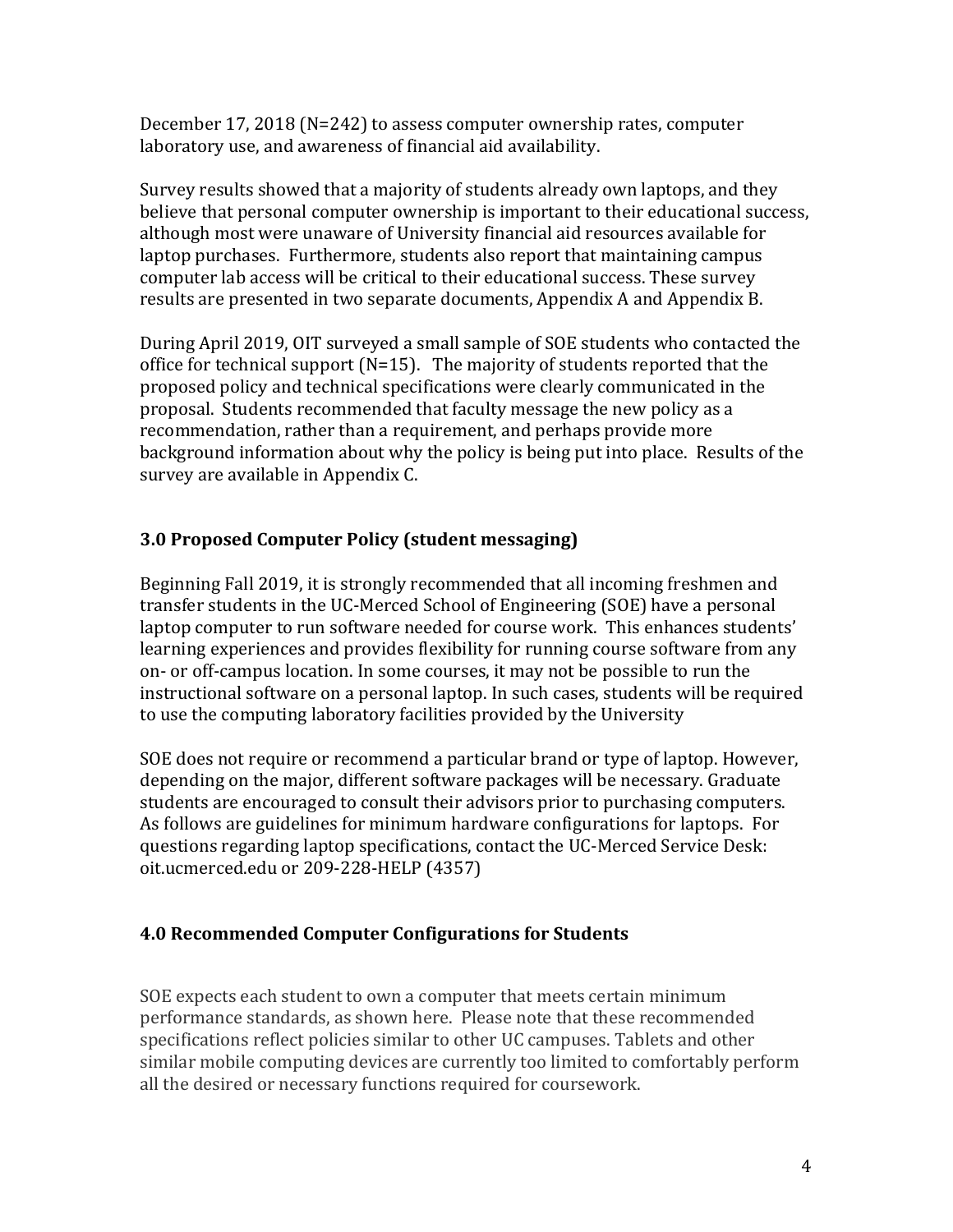#### *NOTE: Chromebooks cannot be used in place of a computer. Although Chromebooks are often viewed as a less expensive alternative to a laptop,* instructional applications cannot be installed on Chromebooks.

The recommendations for Windows PC computers meet the hardware requirements of Microsoft's Windows 10 operating systems, excluding Windows 10S.

| <b>Recommended Computer Configurations</b> |                                                                                                                                                                                                                                                                                                                                |                   |  |  |  |
|--------------------------------------------|--------------------------------------------------------------------------------------------------------------------------------------------------------------------------------------------------------------------------------------------------------------------------------------------------------------------------------|-------------------|--|--|--|
| <b>Platform</b>                            | <b>Windows PC</b>                                                                                                                                                                                                                                                                                                              | <b>Apple</b>      |  |  |  |
| <b>CPU</b>                                 | Intel Core i5, i7<br>AMD A10                                                                                                                                                                                                                                                                                                   | Intel Core i5, i7 |  |  |  |
| <b>RAM</b>                                 | 8GB is acceptable. For laptops with user non-replaceable RAM,<br>16Gb is highly recommended.                                                                                                                                                                                                                                   |                   |  |  |  |
| <b>Hard</b><br>drive                       | 256 GB SSD <sup>*</sup> or HDD <sup>**</sup><br>500 GB SSD*/HDD** is recommended to store a lot of data,<br>applications, music or movies.<br>* Solid State Drive - SSD is much faster and has no moving parts compared to HDD and is<br>recommended over HDD.<br>** Hard Disk Drive - traditional technology at a lower cost. |                   |  |  |  |
| <b>Backup</b>                              | Regular system back-ups are highly recommended. See Section 5.1.                                                                                                                                                                                                                                                               |                   |  |  |  |
| <b>Display</b>                             | See Section 5.2 for laptop screen size                                                                                                                                                                                                                                                                                         |                   |  |  |  |
| <b>Network</b>                             | Wireless: 802.11g/n<br>Wired: Ethernet port<br>See Section 5.3 for more about Ethernet ports. Student housing is<br>equipped with wireless access. Students that want to connect<br>additional network devices to the data network will need an<br>Ethernet cable. In most cases, a cable of 12 to 15 feet should suffice.     |                   |  |  |  |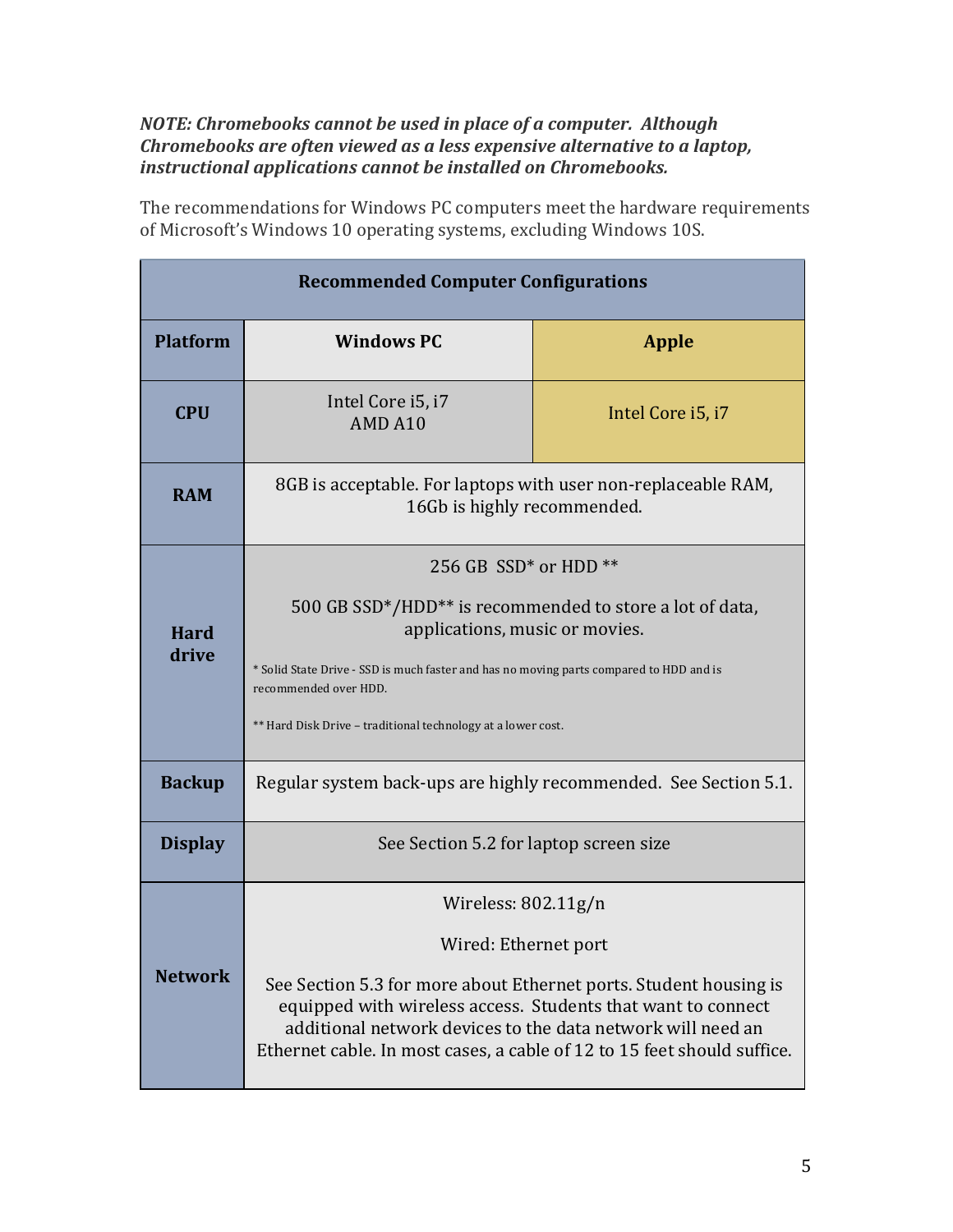| <b>Printer</b>  | See Section 5.4                                                                                                                                                               |                                                                                                               |  |  |
|-----------------|-------------------------------------------------------------------------------------------------------------------------------------------------------------------------------|---------------------------------------------------------------------------------------------------------------|--|--|
| OS.<br>See 5.5  | Windows10                                                                                                                                                                     | Mac OS X 10.12 (High Sierra)                                                                                  |  |  |
| <b>Software</b> | See Section 5.6 for information about buying software products and<br>downloading free anti-virus software. Anti-virus software is<br>required when using the campus network. |                                                                                                               |  |  |
| <b>Warranty</b> | 3-year parts and labor is highly<br>recommended (so is an on-site<br>repair warranty, if funds permit)                                                                        | Apple Care (a 3-year warranty<br>may be bought for a new<br>computer within one year of<br>the purchase date) |  |  |

## **5.0 Additional Computing Notes**

## *5.1 Backing up files:*

At a minimum, important files should be backed up at an external location, such as a USB device, external hard drive, server or online cloud service. If large amounts of data such as multimedia and music files are regular backed up, consider a backup resource with up to one-third more storage than the drive (e.g., roughly 720 GB for a 500 GB drive). A few GB might suffice for smaller files. Read more about backups.

Once new students have a valid UC-Merced email address, they can take advantage of free cloud storage through Box. At UC-Merced, the campus provides each student a Box.com (https://ucmerced.app.box.com/files) account with unlimited storage space while an active student. Click here (https://it.ucmerced.edu/content/box-commybox) for more details.

## *5.2 Display:*

**Laptop** – Laptop displays should have a minimum resolution of 1366x768. The display should be comfortable for reading and viewing. The screen should be at least 13 inches diagonally.

**Desktop** – Desktop displays should have a resolution of at least 1440x900 (widescreen). A 19-inch monitor (at minimum) is recommended.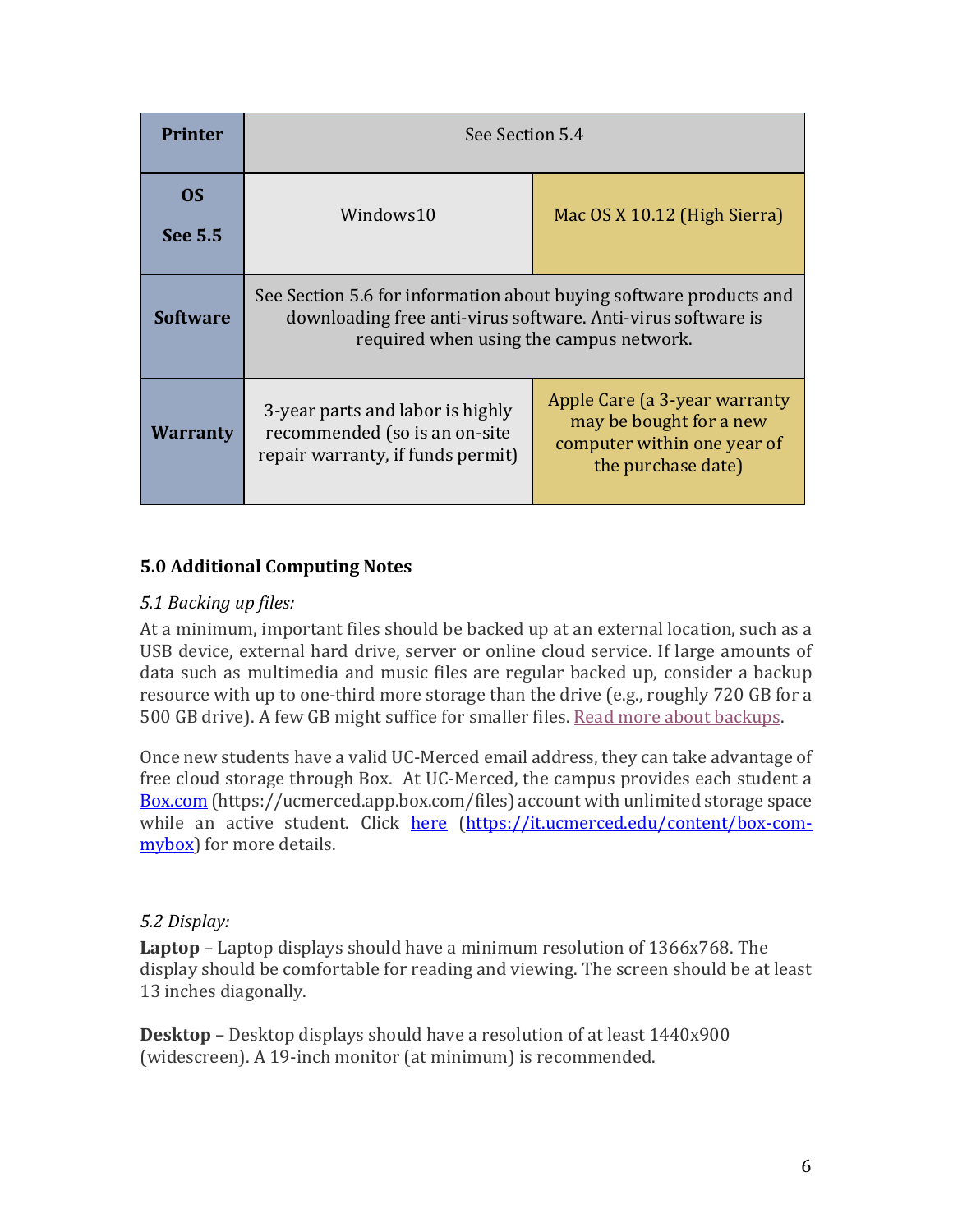## *5.3 Ethernet port:*

All computers must be ready to use the network, in wired and wireless formats. For a wired connection, a computer requires either an Ethernet (RJ-45) port or a USB-to-Ethernet adapter (Apple's version is Thunderbolt-to-Ethernet). Glacier Point and Granite Pass are Wifi access-only.

#### *5.4 Printer:*

Students living in the residence halls should think twice before bringing a printer and expecting to use the built-in WiFi features. Printer WiFi will interfer with the campus WiFi. Students should plan to use a printer with physical cabling.

Regardless of where students live, they can use the printers in campus laboratories, Library and other campus locations. Printing incurs a small cost, but saves the expense of buying a printer, ink and paper. More information is available at: http://library.ucmerced.edu/use/technology/print-copy-scan

#### *5.5 Operating system (OS):*

Microsoft Windows 10 - The recommendations for Windows PC computers on this site meet the hardware requirements for Windows 10.

Macintosh OS X 10.13, also known as High Sierra – The recommendations for Apple computers on this site meet the hardware requirements of OS X 10.13 (High Sierra).

## *5.6 Software:*

UC-Merced offers various software for download off the Software License Coordination (SLC) website.

Current students can download Office 365.

UC-Merced provides students with access to anti-virus software. To download them click here.

Software required for course work (e.g. Mathematica or open source software like R) should be readily available, but students are responsible for working with the OIT Service Desk to ensure that their software is functional to complete course work. We recommend that students visit software manufacturer websites for the latest information about versions and hardware requirements. Please note that technology changes and newer versions of software will continue to increase the demands on computer hardware.

#### **The faculty, instructors, and teaching assistants do not provide technical** *support*. If students cannot run the required software on personal computers for

*whatever reason*, it is recommended that students use the computer lab.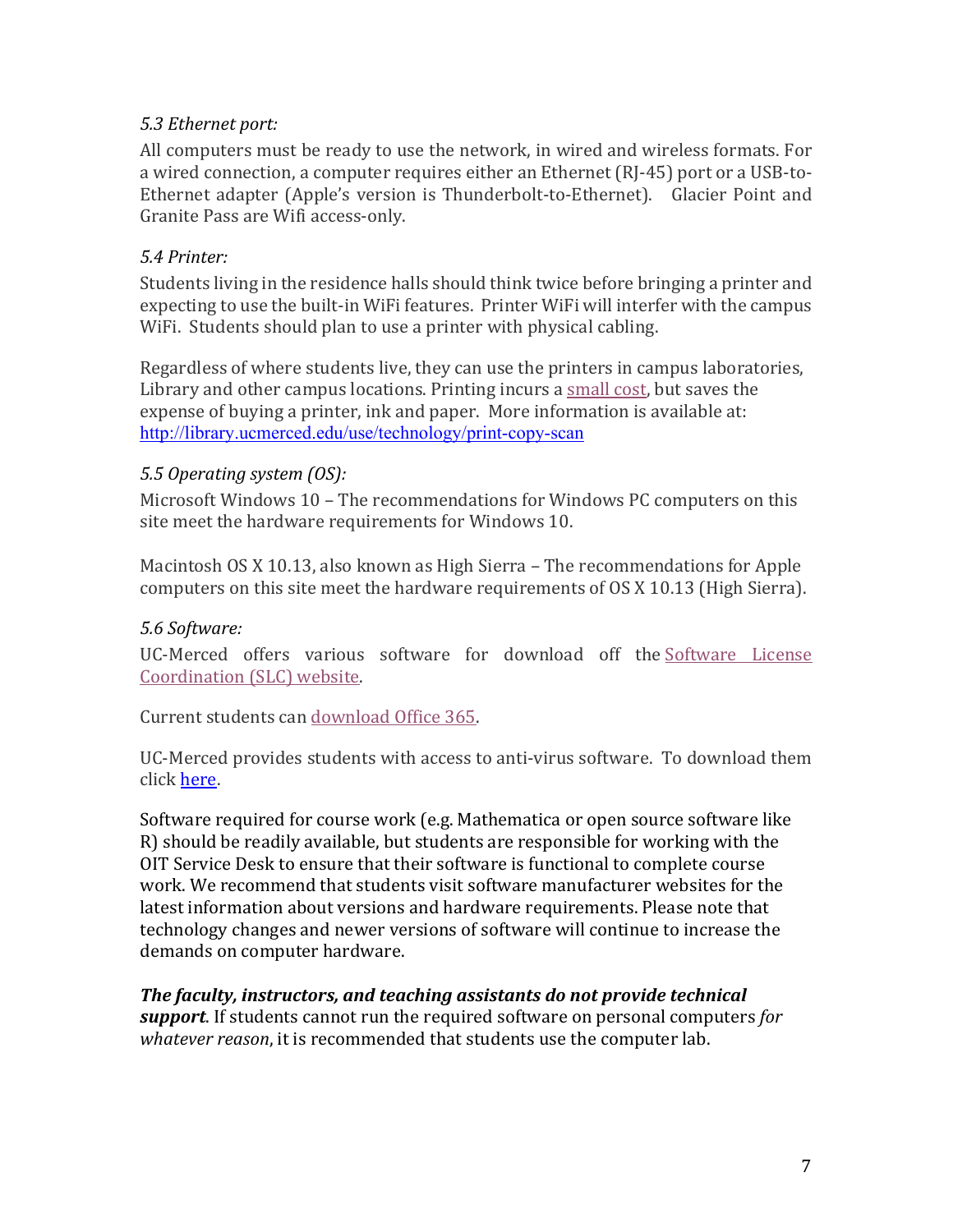## *5.7 Tech support:*

The OIT Service Desk can help students in many areas, including campus software, campus Internet access, and activating and accessing UC-Merced email and computing accounts. Visit http://0IT.ucmerced.edu to access their site. A student focused page is available here: (https://it.ucmerced.edu/student-services/) Questions regarding these minimum hardware recommendations can be submitted via a request ticket through oit ucmerced.edu or by calling 209-228-HELP (4357).

A more extensive warranty beyond the very limited one-year manufacturer provided may be useful depending on planned usage. An "Accidental Damage Coverage" (ADC) plan can prevent repair costs from exceeding the value of the computer in case of damage.

#### *5.8 Enhanced Graphics Cards*

An Integrated Graphics Card doesn't use its own RAM; instead, it utilizes the system's memory. For example, in a computer with 4 GB of RAM, the video card can use from 1%-5% of the available memory for graphics processing. This percentage varies depending on the size of task.

Students in majors using designing software such as Comsol, Solidworks, etc.; will experience slowdowns. A dedicated/enhanced graphics card has its own independent source of video memory, leaving the system's RAM untouched. For example, a G-Force video card with 2 GB of video memory is completely separate from the computer's 8 GB of system memory.

#### *5.9 Windows and Mac Compatibility*

Windows-only versions of course software can be run on Macs using software such as Parallels, VMWare, VirtualBox, or Boot Camp. However, SOE cannot supply such software.

## **6.0 Obsolete Computers:**

The following computer systems might not be able to 1) run current software needed for daily computing, or 2) use specific file formats required for classes. Vendors usually do not support them.

Students with computers with any of the specifications found in this section—or with older machines with less capacity than is listed here—are likely unsuitable for campus computing needs. Please consider updating the computer as soon as possible.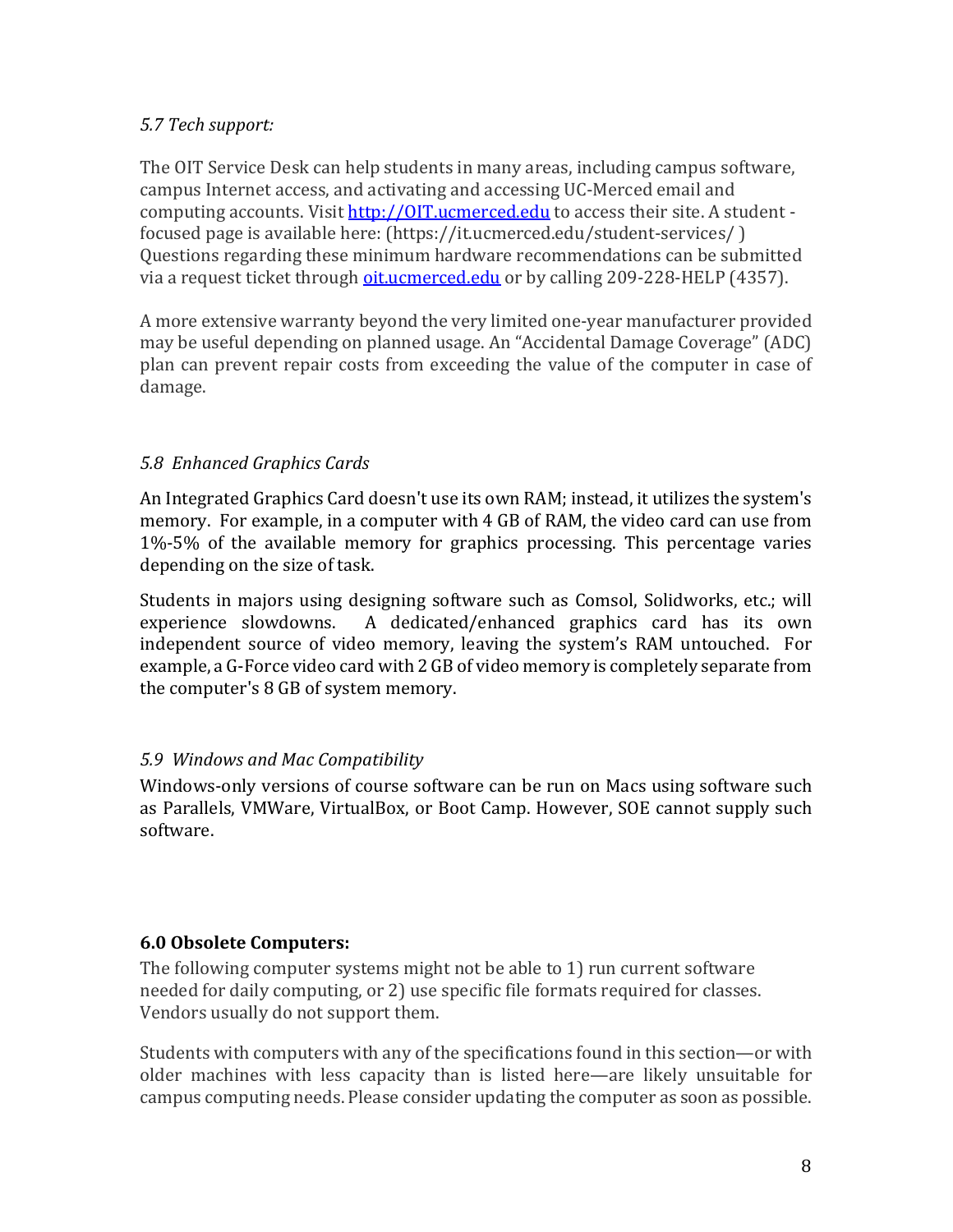|                             | <b>Desktop computers</b>                                                                                                                                                                                                                                                |                                                                | <b>Laptop computers</b>                                                                                 |                                                                |  |
|-----------------------------|-------------------------------------------------------------------------------------------------------------------------------------------------------------------------------------------------------------------------------------------------------------------------|----------------------------------------------------------------|---------------------------------------------------------------------------------------------------------|----------------------------------------------------------------|--|
| <b>Platform</b>             | <b>Windows PC</b>                                                                                                                                                                                                                                                       | <b>Apple</b>                                                   | <b>Windows PC</b>                                                                                       | <b>Apple</b>                                                   |  |
| <b>CPU</b>                  | Intel Core 2 Duo*,<br><b>Celeron or Pentium</b><br>AMD A8 or below                                                                                                                                                                                                      | <b>Intel Core 2</b><br>Duo*                                    | Intel Core 2 Duo*,<br><b>Celeron or Pentium</b><br>AMD A8 or below                                      | <b>Intel Core 2</b><br>Duo*                                    |  |
| <b>RAM</b>                  | Less than 8 GB                                                                                                                                                                                                                                                          |                                                                |                                                                                                         |                                                                |  |
| <b>Hard</b><br><b>Drive</b> | Recent computing trends have made the required size of the hard drive too<br>variable to set a fixed minimum. The size needed depends on where and<br>how much data is stored. For example, if course work is mostly in the cloud,<br>a small hard drive might suffice. |                                                                |                                                                                                         |                                                                |  |
| <b>Display</b>              | Resolutions of 1024x768 or less                                                                                                                                                                                                                                         |                                                                |                                                                                                         |                                                                |  |
| <b>Network</b>              | <b>Wired:</b> Any system without an internal or external network adapter<br>Wireless: 802.11 a/b-only wireless cards                                                                                                                                                    |                                                                |                                                                                                         |                                                                |  |
| <b>OS</b>                   | Windows 10S,<br>Windows XP, Vista and<br>earlier versions                                                                                                                                                                                                               | Mac OS 10.9<br>and earlier                                     | Windows 10S,<br>Windows XP, Vista and<br>earlier versions                                               | Mac OS 10.9<br>and earlier                                     |  |
| <b>Software</b>             | <b>Versions of Microsoft</b><br>Office earlier than<br>2013 and Internet<br>Explorer earlier than<br>11                                                                                                                                                                 | <b>Versions of</b><br>Microsoft<br>Office earlier<br>than 2011 | <b>Versions of Microsoft</b><br>Office earlier than<br>2013 and Internet<br>Explorer earlier than<br>11 | <b>Versions of</b><br>Microsoft<br>Office earlier<br>than 2011 |  |

\*Note: "Intel Core Duo" is a brand name. Do not confuse the term with "dual-core processor."